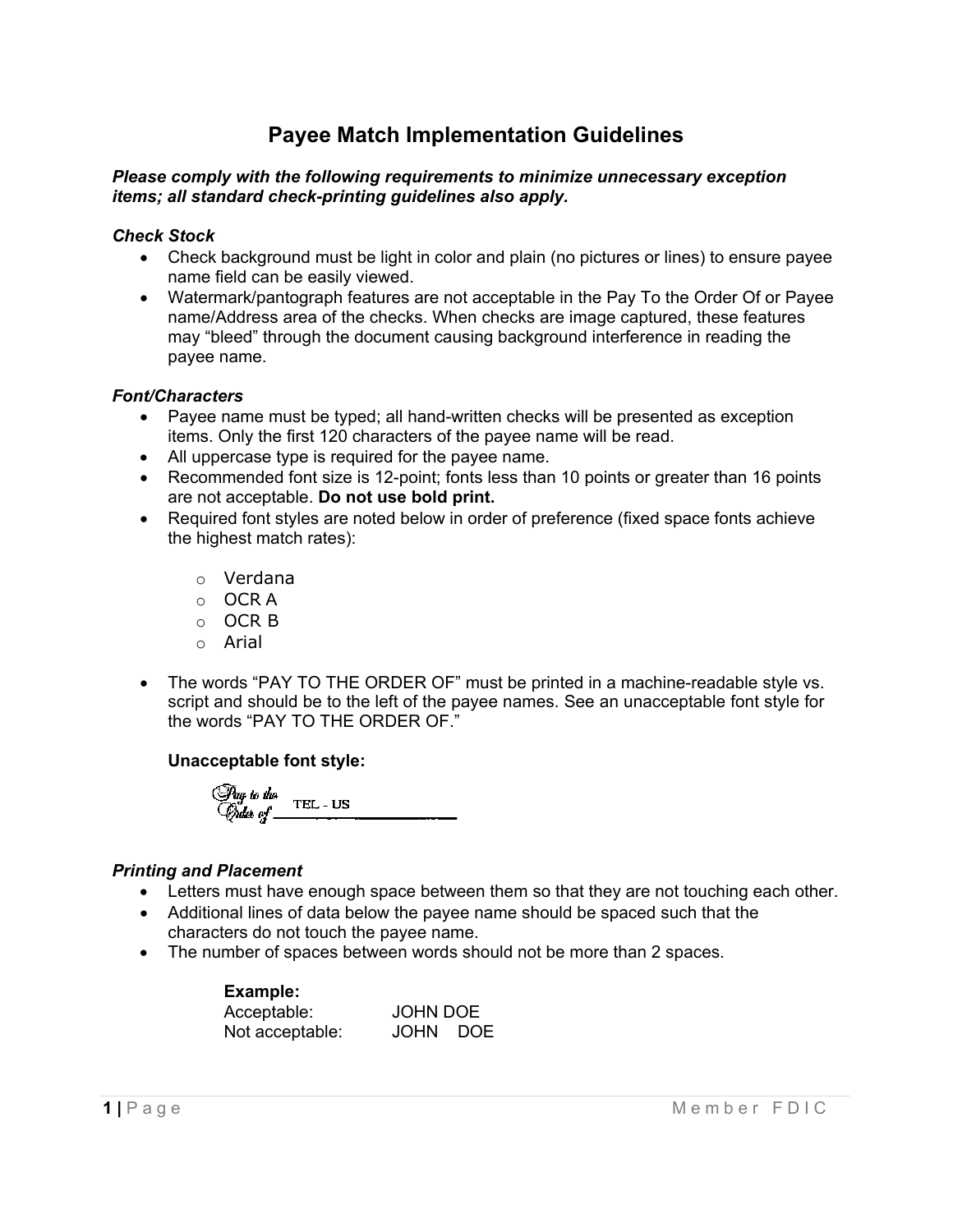- Do not add characters and names close to the valid payee name information; any special codes or characters included on the same line as payee name should be at least two inches away. If they are not at least 2 inches away, include this information on your Positive Pay issue file as part of the payee name.
- Special codes, characters or bar codes should not be in the proximity of the TO THE ORDER OF, PAYEE NAME/ADDRESS field.
- Payee name may not be located in the top one inch of the check.
- The following variations of "PAY TO THE ORDER OF" are acceptable:
	- PAY TO THE ORDER
	- PAY TO
	- PAY
	- TO THE ORDER OF
- A minimal amount of space, 2-8 characters, must be left between "PAY TO THE ORDER OF" and payee name; the payee name must not touch "PAY TO THE ORDER OF"
- The payee name must be located not more than 15 characters (one inch) from the last word of the PAY TO THE ORDER OF variation.
- Do not print "PAY TO THE ORDER OF" in more than three separate lines on the check
- Only the first 120 characters of the payee name will be read

#### *Issue File Requirements*

- Words or symbols used in conjunction with payee name (e.g. MR., MRS., MISS, or, &, AND) must be included on the issue file
- Payee names listed on checks must match exactly the name listed on the Data Transmission issue file. Do not list check as JOHN DOE and put the same name on theissue file as DOE, JOHN
- If more than one payee name is printed on more than one line, it is recommended that the line break should be indicated on the issue file with the vertical bar character "|"
- Character positions on the transmission after the payee name may be left blank (preferred). If filler is needed, the asterisk (\*) symbol must be used. Any other symbol would be construed as part of the payee name.

## *"Attention To" or "Care Of" Recommendations"*

• The following variations of "ATTENTION TO" or "CARE OF" are acceptable; (colon is optional)

> ATTENTION TO: ATTENTION: ATT: ATTN: IN CARE OF: CARE OF: C/O:

• Clearly identify names in the address field with the words "ATTENTION TO" or "CARE OF to distinguish the distribution point from the payee name; placing a distribution point in the address field will minimize exceptions.